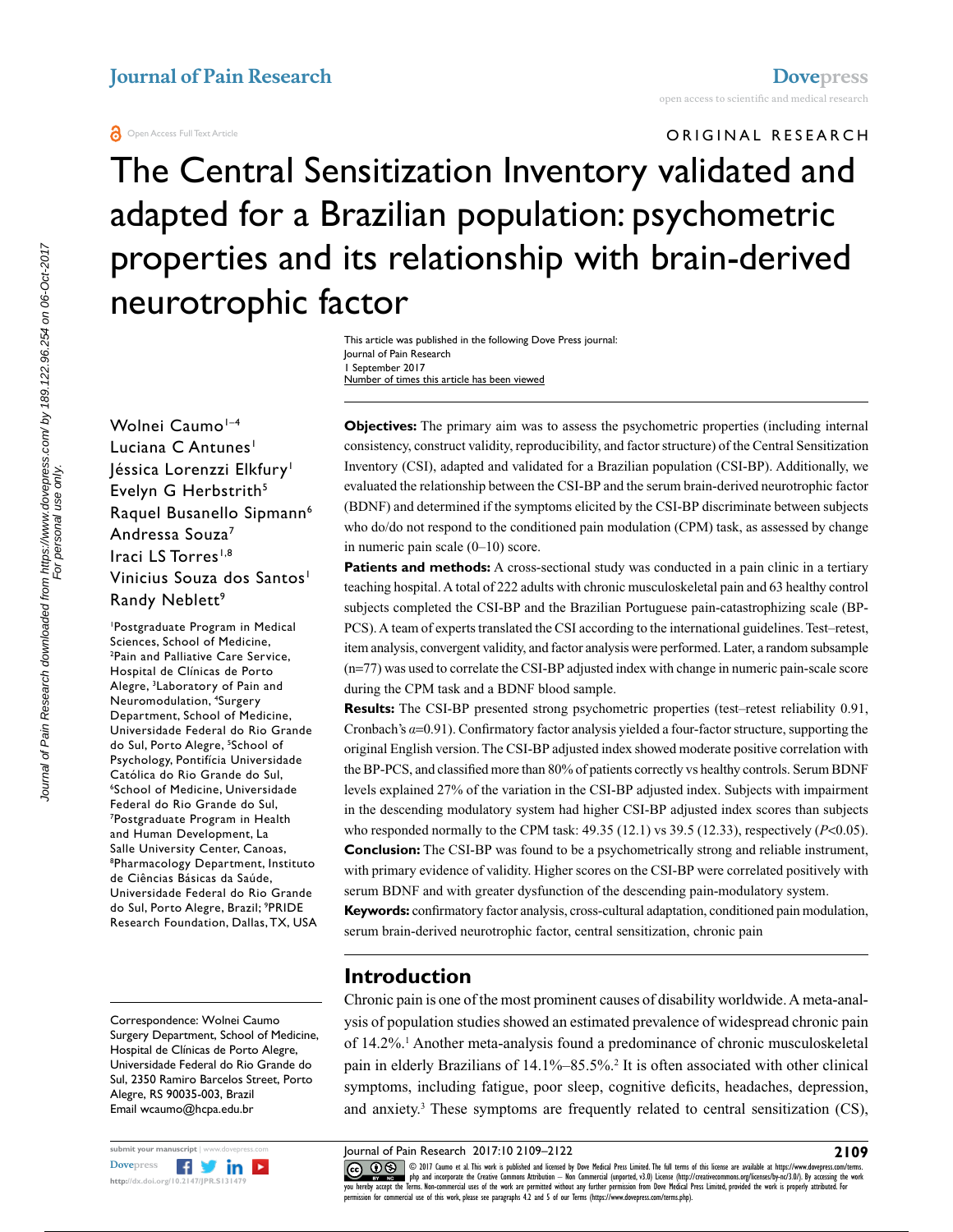identified in many disorders. CS has overlapping symptoms in a spectrum of structural pathology, from those with persistent nociception, eg, osteoarthritis (OA), to those without physical tissue damage, such as fibromyalgia (FM) and myofascial pain syndrome (MPS).<sup>4</sup> Yunus proposed the term "central sensitivity syndrome" (CSS) to categorize inorganic painrelated disorders with overlapping symptom dimensions, with CS being the common etiology.<sup>5</sup>

CS and associated symptoms are a consequence of changes in the central nervous system (CNS) that amplify the response to nociceptive inputs and fail to suppress noise signals, rather than just reflecting the presence of information in a set of sensory fibers.6,7 This syndrome comprises impaired functioning of neurons and circuits in nociceptive pathways, increased membrane excitability and synaptic efficacy, and reduced inhibition.<sup>8</sup> Sensitized neurons of the spinal dorsal horn exhibit increased spontaneous activity, reduction in threshold for activation, and an enlargement of their receptive fields.<sup>8</sup> Furthermore, CS-related changes have been found in the microglia, astrocytes, gap junctions, and gene transcription, contributing to the maintenance of the general state of excitation. Since the release of brain-derived neurotrophic factor (BDNF) is part of spinal microglial activation, it contributes to both induction and maintenance of CS.<sup>9</sup> These impairments in pain circuits lead to the hypersensitivity observed in many chronic pain conditions. However, few tools have been available to help clinicians to identify when a patient presents symptoms that may be related to CS or may indicate the presence of CSS. The CS inventory (CSI) is a self-report questionnaire of health symptoms designed as an easy-to-administer screener for patients who are at high risk of having CS or to assess CS-related symptoms. The use of the CSI has also been recommended as one component of an algorithm to help classify chronic pain patients<sup>10</sup> and lowback pain patients<sup>11</sup> with CS and to help differentiate them from patients with primary neuropathic and nociceptive pain. Most recently, five CSI severity levels have been proposed to aid clinical interpretation and evaluation of treatment responsiveness.<sup>12</sup> The CSI is currently available in English, Central American Spanish, and Dutch<sup>13</sup> and is being translated and validated in other European and Asian languages. $14-18$ 

Considering that chronic pain is highly prevalent across cultures, the recognition that it is often related to CS necessitates having a reliable instrument to assess CS-related symptoms and to analyze the relationship of its score with neuroplasticity biomarkers. The primary aim was to assess the psychometric properties (including internal consistency, construct validity, reproducibility, and factor structure) of

the CSI adapted and validated for a Brazilian population (CSI-BP). Additionally, we evaluated the relationship of the CSI-BP with serum BDNF and determined the ability of CSI-BP symptoms to discriminate between subjects who do/do not respond to a conditioned pain modulation (CPM) task, as assessed by change in a numeric pain scale  $(0-10)$ .

Our hypothesis was that the degree of symptoms indexed by total CSI-BP scores would identify the severity of CS, according to the physiopathology of pain condition, such as FM, MPS, chronic tension-type headache (CTTH), OA, and pain-free healthy control subjects. Also, we hypothesized that CSI-BP scores would be correlated positively with blood levels of BDNF and would discriminate between subjects who did/did not respond to a CPM task.

#### **Patients and methods**

The protocol was reviewed and approved by the ethics committee board of the Hospital de Clínicas de Porto Alegre (protocol 10-0555). All subjects gave their written informed consent before participation.

## Phase I: translation, synthesis, and back-translation

The procedures for the translation and adaptation of the CSI to Brazilian Portuguese and assessment of the semantics and conceptual content of each item (content validity) were conducted through the Delphi method (see Supplementary material).

## Phase II: pretesting CSI-BP in pilot version

Thirty medical school employees (15 women) who work with chronic pain patients volunteered to evaluate the meaning of the translated items and the layout of the "prefinal" version of the CSI-BP. Also, 20 females with FM who had volunteered to evaluate the meaning of the translated CSI-BP questions were included and they completed the CSI-BP twice, and the interval for test–retest reliability of the CSI-BP was 15 days. The assessment regarding the comprehension of the items and all feedback from these subjects were evaluated by a translation workgroup (to assess face validity) (see Supplementary material).

## Phase III: assessment of psychometric properties and the validity of the final version of the CSI-BP **Subjects**

A total of 667 chronic pain subjects and 86 healthy control subjects were assessed for eligibility. They were recruited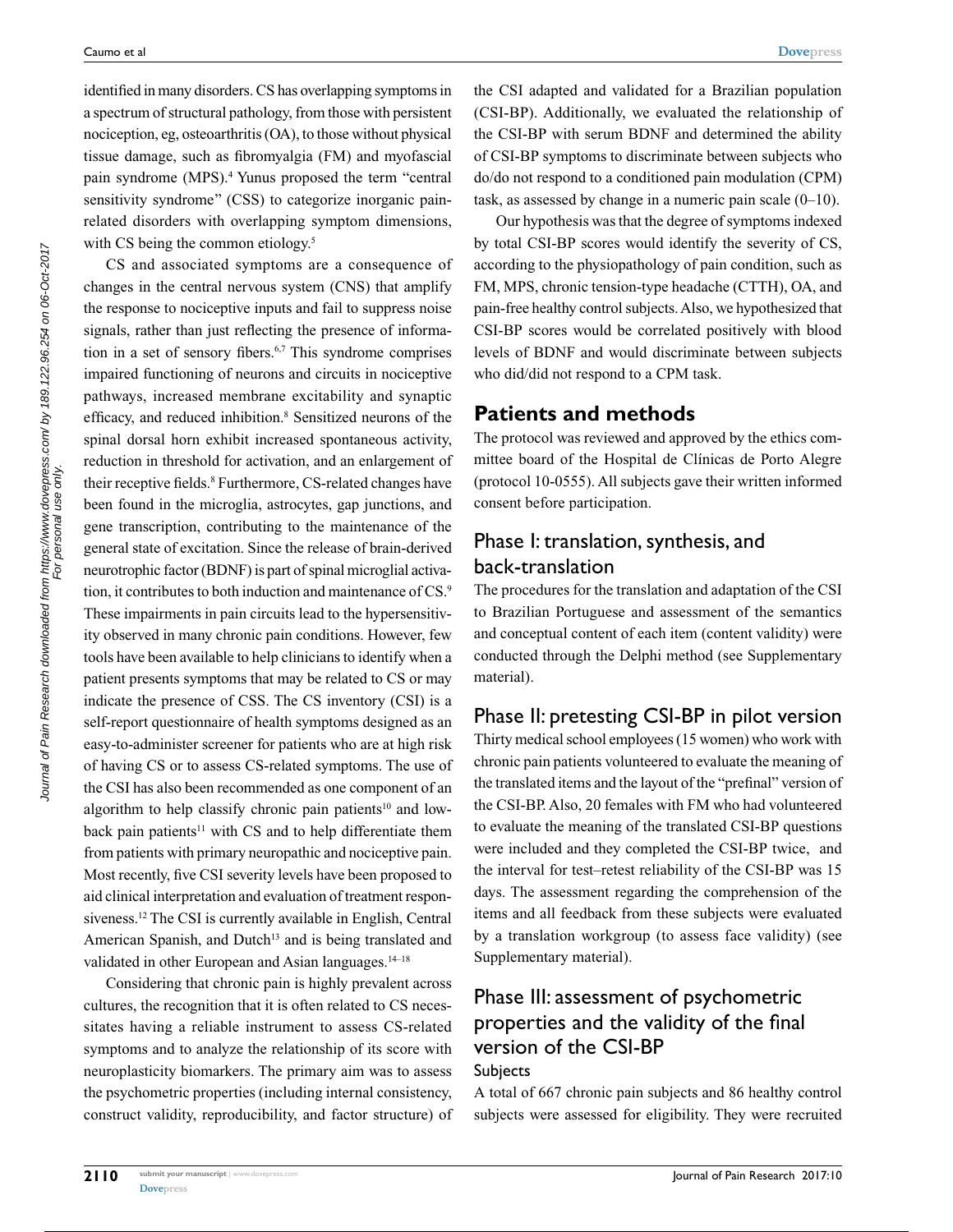from local community care units, an institutional chronic pain clinic, by referrals from other hospital units, and by phone and newspaper. The recruitment process was done in conjunction with other randomized controlled trials (RCTs) run at the Hospital de Clínicas de Porto Alegre. These RCTs, registered at https://clinicaltrials.gov, included studies with the pain-related disorders FM (NCT02041455, NCT01804097), MPS (NCT01964729), CTTH (NCT01954277), and OA (NCT01747070, NCT01855958) (Figure 1). An experienced physician trained in chronic pain assessment and treatment confirmed all diagnoses in the RCTs using standardized evaluation criteria. For the present CSI-BP study, 222 patients were determined to be eligible and agreed to participate: 73 with FM, 65 with MPS, 53 with CTTH, and 31 with OA.

Diagnoses for patients in the six RCTs were performed using standard assessment protocols. The diagnostic criteria for MPS included regional pain, normal neurologic examination, the presence of trigger points, taut bands, and tender points, and pain characterized as "dull", "achy", or "deep". OA diagnoses were made according to the clinical and radiographic criteria of the American College of Rheumatology. Also, all OA patients completed the Western Ontario and McMaster universities OA index, a validated measure of OA-related patient-reported symptoms and perceived disability.19 CTTH was diagnosed using the 2004 International Headache Society criteria.<sup>20</sup> FM was diagnosed according to the American College of Rheumatology criteria for FM.21 In all six RCTs, patients were included if they had experienced pain scored as visual analog scale (VAS) 40 mm (ie, moderate or severe pain). Additionally, the pain needed to be associated with disability, as assessed by an affirmative answer to dichotomous questions (yes/no) of a structured questionnaire. Queries inquired if their pain had interfered with work, enjoyable activities, responsibilities at home, relationships, personal goals, thinking clearly, problem solving, concentration, or recall. We excluded patients with a rheumatic or neurologic



**Figure 1** Flow of the multiple standardized phases of the study.

**Abbreviations:** BDNF, brain-derived neurotrophic factor; CSI, Central Sensitization Inventory; CSI-BP, Central Sensitization Inventory – Brazilian population.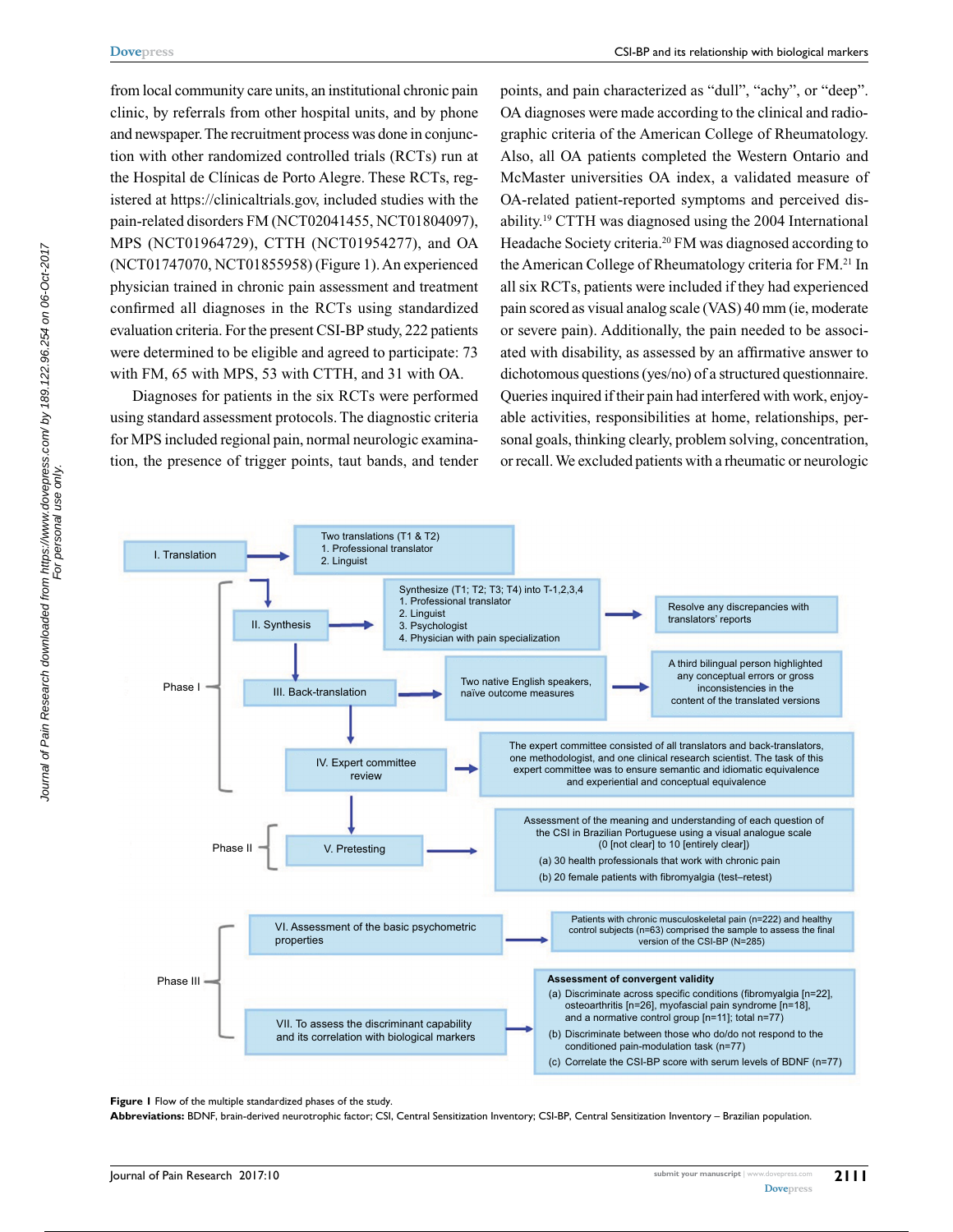condition, such as stroke or Parkinson's disease, surgery on the affected areas in the prior 6 months, habitual use of corticosteroids, or other uncompensated chronic pathologies. We excluded patients with any malignancy diagnosis, with HIV, or if they were illiterate.

Healthy controls were recruited from the general population using public postings as well. Of the 86 potential healthy control subjects, 63 were eligible and agreed to participate. A standard screening questionnaire was performed to assess inclusion criteria. Eligible healthy control subjects had to be free of any acute or chronic pain, as well as any rheumatologic, psychiatric, or neurological disorders, and without recent use of analgesics, corticosteroids, or medications with known effects on the CNS. Also, healthy control volunteers were not included if they reported abuse of alcohol or psychotropic substances in the 6 months prior to the screening. Unlike the patient sample, none of the control volunteers underwent a physical examination.

We selected 66 patients among 159 patients with chronic pain (OA 31, FM 77, and MPS 65) and 11 subjects among 63 in the healthy group. The randomization procedure was conducted within each group of pathologies using a simple random method. This subsample included 26 OA, 22 FM, 18 MPS, and 11 healthy control subjects (pain-free). A physician with more than 15 years of experience in a pain clinic and highly skilled at diagnosing chronic pain conditions reexamined patients and then reconfirmed their diagnosis. CSI-BP scores obtained in this subsample were used for correlations with two biological markers of CS: CPM task and BDNF blood sample. Also, patients answered questions during a structured interview, and a blood sample was collected.

## Self-report variables

After signing informed consent, subjects completed a sociodemographic questionnaire that assessed variables including age, gender, work status due to pain, marital status, and education. In addition to the CSI, all subjects completed the Brazilian Portuguese pain-catastrophizing scale (BP-PCS).22 This questionnaire consists of 13 items evaluating self-reported catastrophizing thoughts, feelings, and behaviors when one is in pain. Total scores, ranging from 0–52, are computed by summing all items on the questionnaire.<sup>22,23</sup> The BP-PCS evaluates aspects of pain that are related to CSI items, and because of this it was chosen to help the assessment of CSI-BP convergent validity.

In addition to the sociodemographic questionnaire and BP-PCS, patients from three subsample groups (FM, OA, and MPS) who participated in the biological marker section of the study also completed two additional self-report measures. Pain severity was assessed by visual analogue scale (VAS). VAS results were converted to 0 (no pain) to 10 (worst possible). Depressive symptoms were measured with the Beck Depression Inventory II, adapted to Brazilian Portuguese,<sup>24</sup> which is an instrument recommended by the Initiative on Methods, Measurement, and Pain Assessment in Clinical Trials because of its excellent psychometric properties and extensive use in clinical pain research.

# CS-related symptom variables

Self-reporting of previously diagnosed CSSs from the CSI-BP part B was evaluated. This information was used to provide three subject categories with presumably three different levels of CS involvement. The 63 healthy controls were allocated to the "low CS-symptom" group. Patients with a single diagnosis (OA, FM, MPS, or CTTH) and no self-reported CSS diagnosis on the CSI-BP part B comprised the "medium CS-symptom" group. Patients with multiple diagnoses (OA, FM, MPS, and CTTH) and the addition of one or more previous CSS diagnoses on the CSI-BP part B comprised the "high CS-symptom" group. The seven self-reported CSS diagnoses on the CSI-BP part B were restless-leg syndrome, chronic fatigue syndrome, FM, temporomandibular joint disorder, migraine or tension headache, irritable bowel syndrome, and multiple chemical sensitivities. These three subject subgroups were then evaluated by total CSI scores categorized by five severity levels – subclinical, mild, moderate, severe, and extreme – as has been recommended previously.<sup>12</sup>

### Assessment of serum BDNF and CPM task CPM variables

The 77 subjects from the identified subsample previously detailed were submitted to the CPM task using the protocol of Tousignant-Laflamme et al,<sup>25</sup> which allows evaluation of the function of the descending pain-modulatory system. By attempting to modify the descending pain-modulatory system, indications of CS can be determined. Diffuse noxious inhibitory control was induced by immersing the nondominant hand in cold water ( $0^{\circ}$ C–1 $^{\circ}$ C) for 60 seconds.<sup>25,26</sup> The cold-pressor test is an intense nociceptive stimulus used to elicit diffuse noxious inhibitory control (test stimulus) "pain inhibits pain",  $26,27$  and it allows us to modify the endogenous pain-modulating system. To quantify the function of the descending pain-modulatory system, we evaluated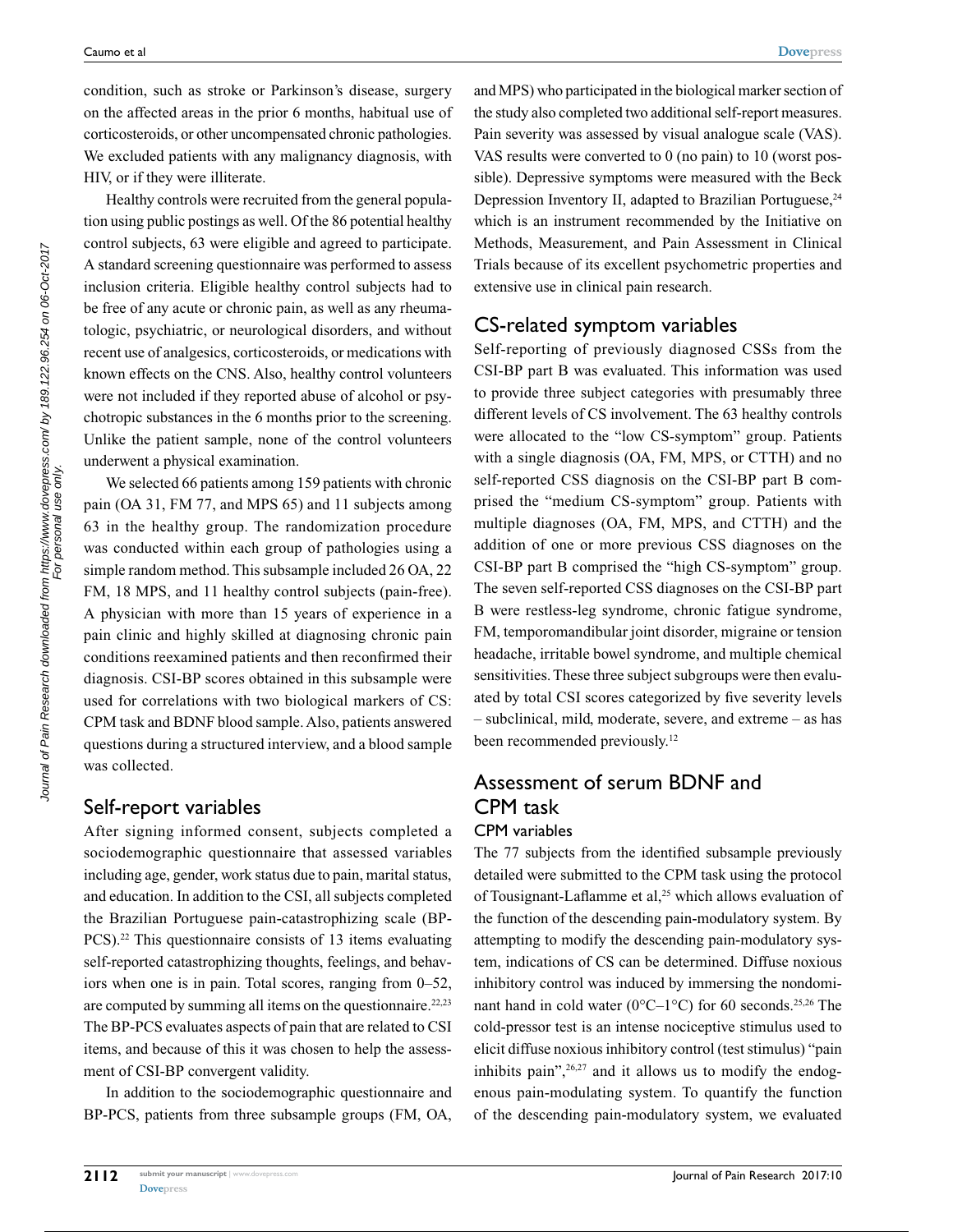pain intensity by quantitative sensory testing  $(OST)$ <sup>26,28</sup> An experimentally predetermined test was done to determine individual thermal pain thresholds (TPTs), defined here as a numeric pain score of 6/10, using QST administered over the dominant forearm (the one opposite the cold-pressor test). In a separate test, during the last 30 seconds of cold-water immersion, the TPT procedure was applied to the dominant forearm using a temperature individually predetermined to induce a 6/10 pain rating during the pretesting sessions. A CPM score was determined by subtracting the mean pain scores during TPT testing: (changes on the numeric pain scale  $[0-1]$  during QST + cold-water minus) minus (the first TPTs to induce pain on the numeric pain scale [6/10] using QST). Negative values on the CPM score indicated that inhibitory CPM was achieved. If the subject did not report a reduction in pain or reported an increase in pain during the CPM task, the descending modulatory systems were considered to have failed to modulate the nociceptive response. For data analysis, patients were divided into two groups: CPM responders, who reported a decrease in pain in the second TPT test, and CPM nonresponders, who reported no decreases or increases in pain during the second TPT test (indicating CPM failure and evidence of CS).

#### Serum BDNF

Because the release of BDNF has been found to be associated with the induction and maintenance of  $CS<sub>2</sub>$ <sup>9</sup> blood samples were collected early in the morning for each subject in the identified subsample groups detailed previously. The blood samples were obtained in plastic tubes and centrifuged for 10 minutes at 4,500 rpm at 4°C. Serum was stored at −80°C for further BDNF assay. Serum-mediator concentrations were determined using BDNF (Chemicon CYT306, lower detection limit 7.8 pg/mL; EMD Millipore, Billerica, MA, USA) enzyme-linked immunosorbent-assay kits, according to the manufacturer's instructions.

## Assessment of potential confounders

The physician who performed the physical evaluation assessed each subject's analgesic use, which was defined as an average amount of analgesics used per week during the previous month. For data analysis, analgesic use was included as a dichotomous variable (the use of analgesics fewer than 4 days per week or use more than 4 days per week). This approach was chosen because the use of rescue analgesics by patients with chronic pain often changes each week, depending on their levels of pain.

#### Statistical analysis

Internal consistency reliability was assessed using Cronbach's *a* for the CSI-BP to compare with the English version. Test– retest correlation to assess reproducibility was used, and the intraclass coefficient (two-way random, type absolute agreement) was calculated for examining test–retest reliability.<sup>29</sup> For factor analysis, a principal component analysis was conducted using Promax rotation. To select item loading, 0.4 was considered the relevant factor cutoff, and thus when the loading was less than 0.4 the item was not retained.<sup>30</sup> We also excluded factors with eigenvalues greater than one.

Criterion validity was evaluated using the relationship between total CSI-BP scores (categorized by severity level) and the no, low, and high CS-symptom groups. For this assessment, an ANOVA was followed by a Bonferroni test to adjust for multiple comparisons. Independent  $\chi^2$  tests were used for categorical variables, such as the presence or absence of the self-reported diagnosis of part B of the CSI, and the chronic pain syndromes with CSS-relevant factors identified by the physician. Cramer's *V* was used as a measure of effect size for  $\chi^2$  tests. Convergent validity was evaluated by the Pearson's correlation coefficient between CSI-BP score and the BP-PCS.

To determine the profile of accuracy of the CSI-BP in distinguishing between chronic pain subjects and pain-free healthy control subjects, an area under the curve (AUC) analysis was performed with exact binomial 95% confidence intervals (CIs). CSI-BP scores used to examine the AUC were adjusted by the effect of age, gender, years of school, and history of psychiatric diagnosis in a multiple regression model.

To assess the capability of the CSI-BP to identify the level of CS-related symptoms (no, low, and high) among the subjects with specific pain syndromes and the painfree healthy control subsamples (n=77), we constructed an adjusted index of CSI-BP, using a forward-stepwise regression to select variables to include in a hierarchical multiple regression.4 This model generated an adjusted score on the CSI-BP, which was used to assess the correlation between the CSI-BP and the BDNF. Student's *t*-test for the independent sample was used to compare changes on the self-reported numeric pain scale (0–10) during CPM tasks, which were used to classify subjects into CPM responders and CMP nonresponders.31 To estimate sample size, we used the ratio of the number of subjects to the number of items.32 For all statistical analyses, significance was set at *P*<0.05. Data were analyzed using SPSS version 22.0 (IBM, Armonk, NY, USA).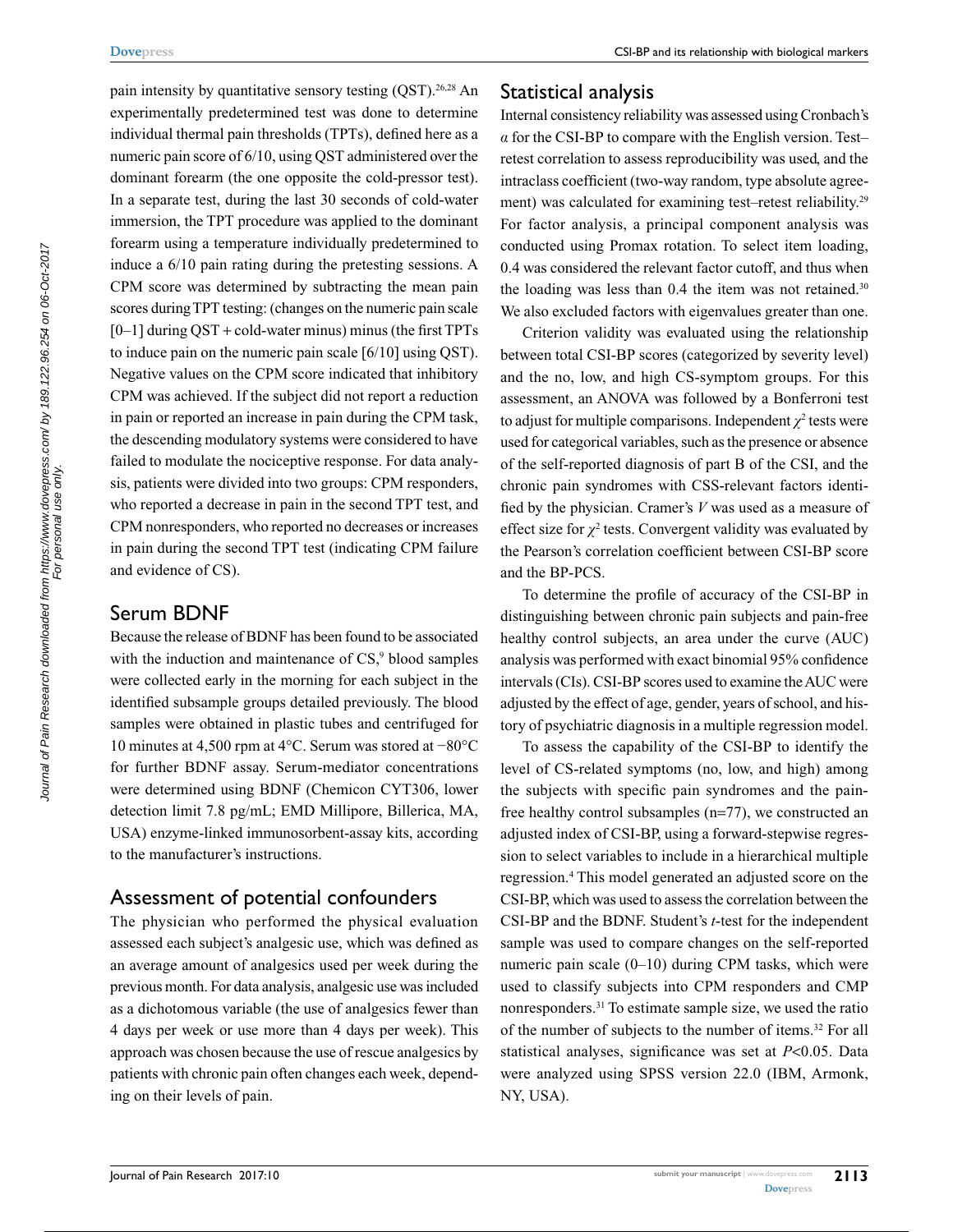#### **Results** Test–retest reliability of the CSI-BP

Test–retest reliability was assessed in a group of female patients with FM (n=20). The test–retest correlation for each single item was 0.84 (95% CI 0.62–0.94), and the average measure was 0.91 (95% CI 0.77–0.97, *P*<0.001 for both), indicating a high level of reliability between administrations. All item–analysis correlations were found to be statistically significant.

# Score distributions of the CSI-BP

The demographic characteristics and scores of the CSI-BP parts A and B are presented in Table 1. There was a disproportionate number of females (n=248) in our sample. The mean scores of the CSI-BP for males were 37.38 (17.05) and for females 46.61 (17.15) (*t*=–3.15, *P*<0.001]. The mean score on the CSI-BP for the total subject sample, including the healthy group, was 45.35 (SD 17.4). The median was 46, and the range was 32.5–58.

In evaluating total scores on part A of the CSI-BP, the FM group was statistically distinguishable from the OA and MPS groups, and all three chronic pain groups were statistically distinguishable from the healthy group. The mean total score in the FM group was nearly double that of the healthy control group. The average scores on FM were equivalent to reporting that all 25 symptoms occur "sometimes" (Table 1). Assessment of the number of self-reported previous CSS diagnoses on part B of the CSI-BP revealed that the mean number of diagnoses in FM was 2.21 (2.21) and MPS 2.21 (2.08), both groups more than double that of the OA (0.64 [0.83]). The healthy subjects averaged less than one CSS diagnosis (0.03 [0.17]).

## Internal consistency of the CSI-BP

Cronbach's *a* was 0.91, indicating that each of the items contributed similarly to the construct that it intended to measure.

# Confirmatory factor analysis of the CSI-BP

A confirmatory factor analysis was performed to investigate whether the original English CSI study dimensionality and factor-loading pattern was like the Brazilian subject sample. The mean (SD) of each item and the standardized factor loadings, including the specific CSI-BP question items, contributing to factors with item loading higher than 0.4 are shown in Table 2. The factor analysis yielded four factors that accounted for 49.01% of the variance in the data set.

# Relationship between subject subgroups with different types of chronic musculoskeletal pain with self-reported levels of CS-related symptoms

Table 3 presents three subject groups determined to have low, medium, and high CS symptoms. Approximately 80% of the low CS-symptom group (ie, the nonpatient comparison subjects) scored below 40 and about 50% scored below 30. Of patients in the medium CS-symptom subgroup, defined as having only one of the four study diagnoses (FM, MPS, CTTH, and OA), 76% scored above 40. In the high CS-symptom group, 57.8% scored above 50 and 29.47% scored above 60. The CSI severity-level groupings corresponded well with CSI-score distributions from these different subject samples.

# Relationship between scores on the CSI-BP and pain-catastrophizing scale

Moderate positive correlations were found between total scores on the CSI-BP and total scores, as well as subscale scores on the BP-PCS. The Pearson correlation of the CSI-BP with the helplessness BP-PCS subscale was *r*=0.68 (95% CI 0.61–0.71), with the magnification BP-PCS subscale *r*=0.63 (95% CI 0.55–0.69), with the rumination BP-PCS subscale *r*=0.62 (95% CI 0.54–0.68), and with the BP-PCS total score *r*=0.68 (95% CI 0.61–0.74).

| Table I Demographic variables and CSI-BP scores for validation (n=285) |  |  |  |
|------------------------------------------------------------------------|--|--|--|
|                                                                        |  |  |  |

| <b>Variables</b>                                  | Healthy controls <sup><math>\frac{1}{2}</math></sup> (n=63) | $OA2$ (n=31)               | $MPS3$ (n=65)        | $CTTH4$ (n=53)     | $FM5$ (n=73)          | Р       |
|---------------------------------------------------|-------------------------------------------------------------|----------------------------|----------------------|--------------------|-----------------------|---------|
| Gender (female)                                   | 26 (69.8%)                                                  | 31 (100%)                  | 54 (88.5%)           | 29 (26.7%)         | 54 (94.5%)            | < 0.001 |
| Age (years)                                       | 38.38 (14.34)                                               | 67.03 (8.24)               | 43.31(11.51)         | 36.23(12.18)       | 49.94 (10.95)         | < 0.001 |
| Formal education (years)                          | 12.14(4.48)                                                 | 15.93 (5.60)               | 13.93(5.01)          | 12(4.48)           | 15.5(5.32)            | < 0.001 |
| Psychiatric disease, yes (%) <sup>§</sup>         |                                                             | 9(29%)                     | 38 (58.46%)          | 17 (56.7%)         | 43 (58.9%)            | < 0.001 |
| Part B, CSI-BP (diagnoses) $\epsilon$             | $0.68~(0.89)^{2-5}$                                         | $1.37 (1.31)^{1,3-5}$      | $2.83$ $(1.31)^{12}$ | $2.30(1.02)^{1.2}$ | 3.23 $(1.68)^{1,2}$   | < 0.001 |
| $CSI-BP$ (score) <sup><math>\epsilon</math></sup> | $37.14 (15.01)^5$                                           | 39.53 (16.48) <sup>5</sup> | $43.13(15.53)^5$     | 46.13 $(15.83)^5$  | 58.30 $(14.56)^{1-4}$ | < 0.001 |

**Notes:** § History of medical psychiatric disease (eg, major depression, anxiety disorder, bipolar disorder); €comparisons using ANOVA. Post hoc differences between severitylevel groups are indicated via superscript numbers.

**Abbreviations:** CSI-BP, Central Sensitization Inventory – Brazilian population; OA, osteoarthritis; MPS, myofascial pain syndrome; CTTH, chronic tension-type headache; FM, fibromyalgia.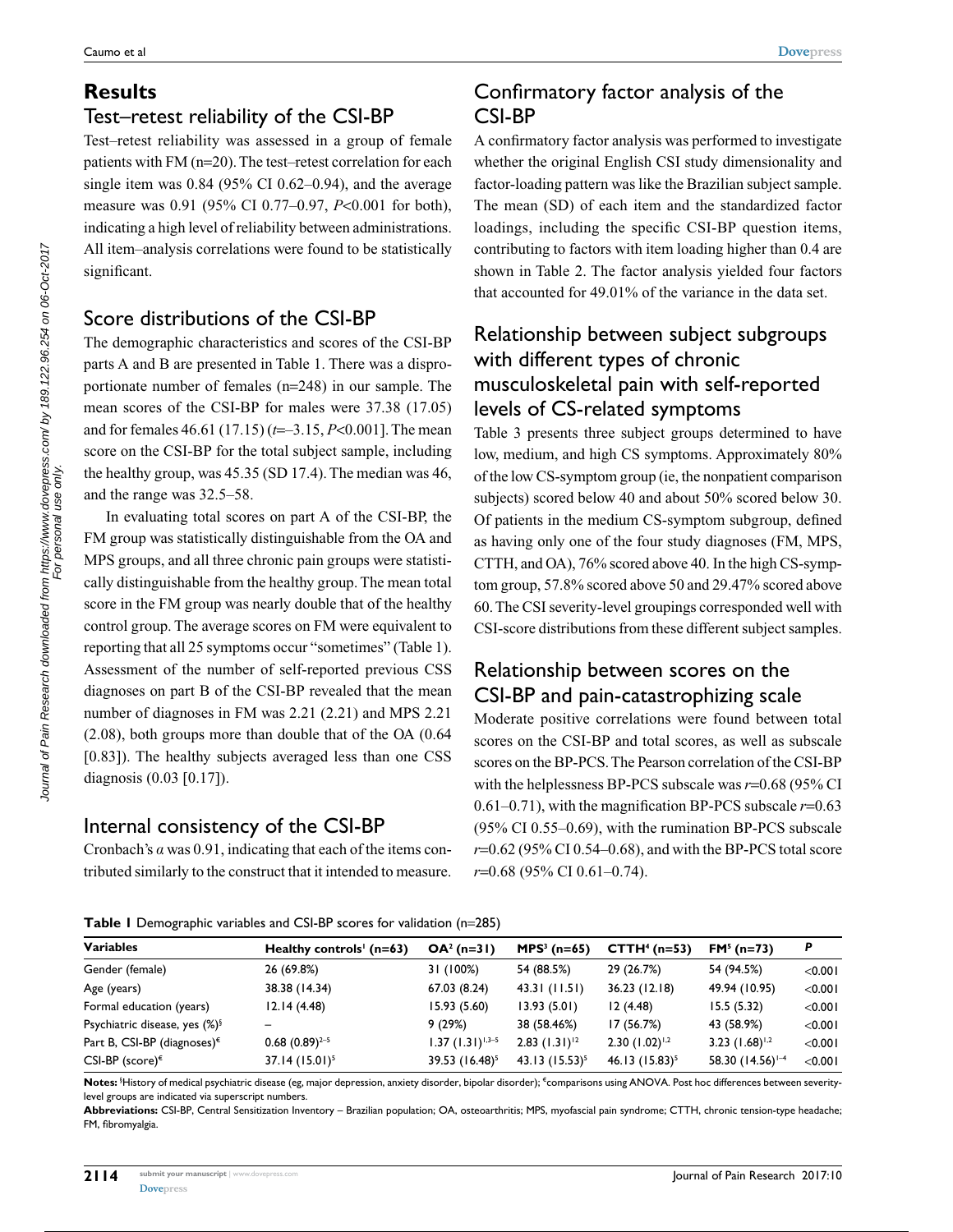

**Figure 2** Scatter plots of serum BDNF and CSI-BP (n=77). **Abbreviations:** BDNF, brain-derived neurotrophic factor; CSI-BP, Central Sensitization Inventory – Brazilian population.

# Ability of the CSI-BP to discriminate between chronic pain and pain-free healthy control subjects

The screening accuracy of the CSI-BP to discriminate between chronic pain subjects (n=222) and healthy control subjects (n=63) was evaluated using CSI-BP scores adjusted by age, gender, years of school, and history of psychiatric diagnosis. These variables explained 27% of the proportion of the variance (fluctuation) in CSI-BP scores, which showed a profile of accuracy using a cutoff point of 35 related to sensitivity of 0.98 and specificity of 0.9, with an AUC of 0.8 (95% CI 0.76–0.86). These findings showed that according to this cutoff point, the CSI-BP classified correctly (ie, specificity) more than 90% of those that presented with CSS conditions.

# Ability of the CSI-BP to discriminate between subject subsamples

The primary demographic variables and total CSI-BP scores for the four subsamples (healthy controls, OA, MPS, and FM) are presented in Table 4. There were statistically significant differences among the four groups on self-reported pain and depressive symptoms, analgesic drug use, psychiatric history, blood levels of serum BDNF, previous CSS diagnoses on the CSI part B, and total CSI-BP scores.

To obtain the purer effect of group differences, CSI-BP scores were adjusted using a hierarchical multiple conditional regression analysis, as shown in Table 5. Level of education was negatively correlated with the CSI-BP score, while a higher level of depressive symptoms, greater number of diagnoses on part B of the CSI-BP, and higher pain scores were positively correlated with the CSI-BP. Therefore, CSI-BP scores in this model allow us to assess on a standard scale if the CSI-BP is an index that is related to a serum marker of neuroplasticity, such as serum BDNF.

# Relationship between the CSI-BP and serum BDNF

Total CSI-BP scores were correlated with serum levels of BDNF, a biological marker of neuroplasticity. The scatterplot of the raw CSI-BP and BDNF is presented in Figure 2. Pearson's correlation coefficient was 0.52 (95% CI 0.33–0.66), and the coefficient of determination demonstrated that the proportion of variance explained by the association between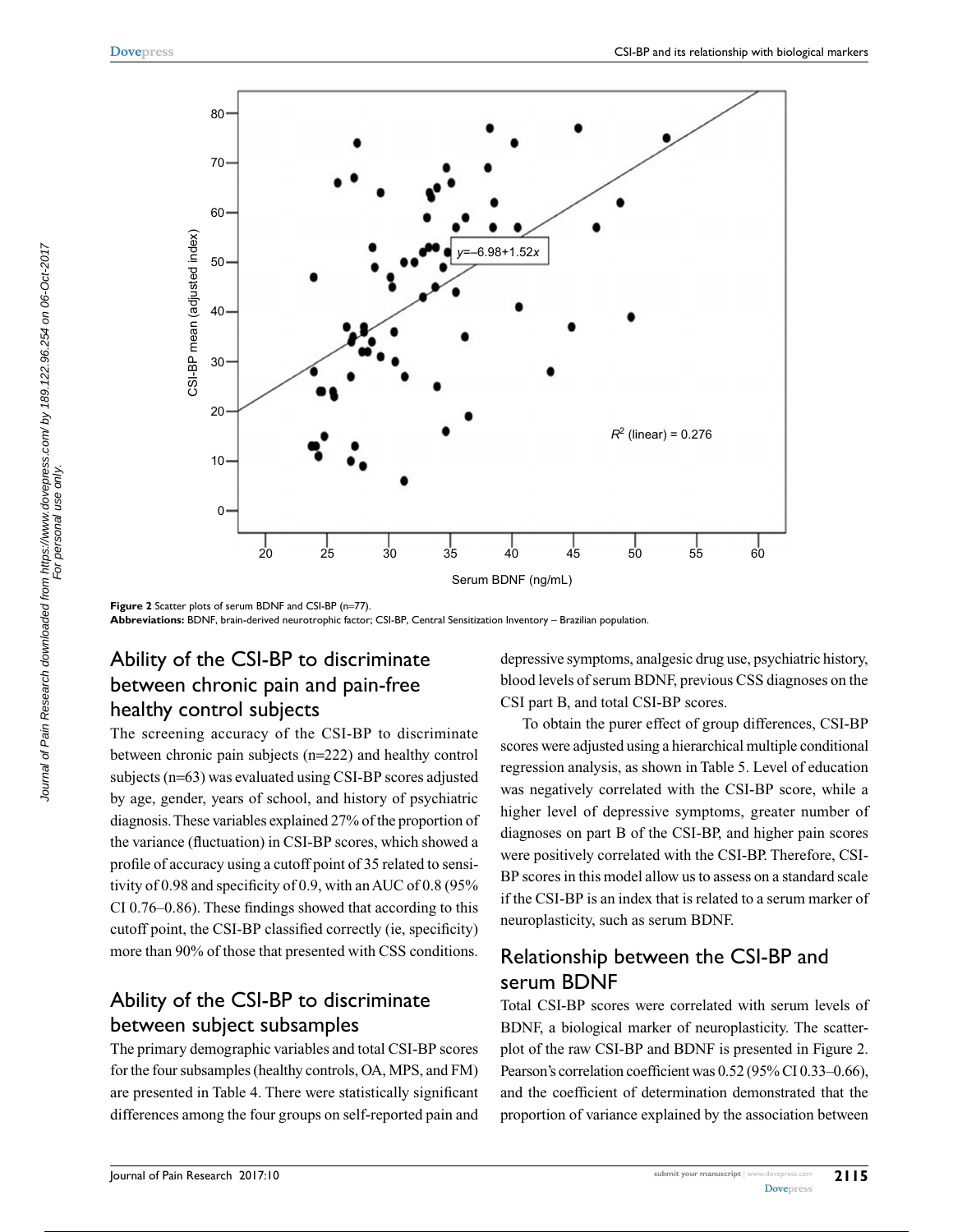|  |  |  | Table 2 Factor analysis breakdown of the CSI-BP with the specific items that contributed to each factor (n=285) |  |
|--|--|--|-----------------------------------------------------------------------------------------------------------------|--|
|--|--|--|-----------------------------------------------------------------------------------------------------------------|--|

| <b>CSI-BP</b> items                    | Mean (SD)   | <b>Physical</b><br>symptoms | <b>Emotional</b><br>distress | Headache/jaw<br>symptoms | <b>Urological</b><br>symptoms | Items not<br>loading on |
|----------------------------------------|-------------|-----------------------------|------------------------------|--------------------------|-------------------------------|-------------------------|
|                                        |             |                             |                              |                          |                               | factors                 |
| I. Unrefreshed in the morning          | 2.39(1.18)  |                             | 0.44                         |                          |                               |                         |
| 2. Muscles stiff/achy                  | 2.72 (1.05) | 0.88                        |                              |                          |                               |                         |
| 3. Anxiety attacks                     | 2.12(1.13)  |                             | 0.44                         |                          |                               |                         |
| 4. Grind clench/teeth                  | 1.67(1.43)  |                             |                              | 0.5                      |                               |                         |
| 5. Diarrhea/constipation               | 1.79(1.23)  |                             |                              |                          | 0.47                          |                         |
| 6. Need help with daily activities     | 1.35(1.41)  | 0.59                        |                              |                          |                               |                         |
| 7. Sensitive to bright lights          | 1.75(1.41)  |                             | 0.5                          |                          |                               |                         |
| 8. Easily tired with physical activity | 2.39 (1.28) | 0.73                        |                              |                          |                               |                         |
| 9. Pain all over body                  | 1.97(0.137) | 0.77                        |                              |                          |                               |                         |
| 10. Headaches                          | 1.95(1.12)  |                             |                              | 0.6                      |                               |                         |
| 11. Bladder/urination pain             | 0.69(1.01)  |                             |                              |                          | 0.64                          |                         |
| 12. Do not sleep well                  | 2.17(1.18)  | 0.49                        |                              |                          |                               |                         |
| 13. Difficulty concentrating           | 2.09 (1.09) |                             | 0.78                         |                          |                               |                         |
| 14. Skin problems                      | 1.74(1.42)  |                             |                              |                          |                               | X                       |
| 15. Stress makes symptoms worse        | 2.70(1.32)  |                             | 0.5                          |                          |                               |                         |
| 16. Sad or depressed                   | 1.94(1.0)   |                             | 0.67                         |                          |                               |                         |
| 17. Low energy                         | 2.13(1.10)  | 0.46                        |                              |                          |                               |                         |
| 18. Tension, neck and shoulders        | 2.80(1.15)  |                             |                              | 0.63                     |                               |                         |
| 19. Pain in jaw                        | 0.55(1.00)  |                             |                              | 0.48                     |                               |                         |
| 20. Certain smells make dizzy          | 1.22(1.27)  |                             |                              | 0.64                     |                               |                         |
| 21. Urinate frequently                 | 1.78(1.30)  |                             |                              |                          | 0.63                          |                         |
| 22. Restless legs                      | 1.87(1.49)  | 0.42                        |                              |                          |                               |                         |
| 23. Poor memory                        | 2.04(1.12)  |                             | 0.72                         |                          |                               |                         |
| 24. Trauma as child                    | 1.21(1.34)  |                             | 0.51                         |                          |                               |                         |
| 25. Pelvic pain                        | 1.26(1.35)  |                             |                              |                          | 0.49                          |                         |

**Notes:** The following variance was found for each factor: factor 1 (physical symptoms) 32.81%, factor 2 (headache/jaw symptoms) 5.36%, factor 3 (emotional distress) 6.09%, and factor 4 (urological symptoms) 4.94%. The confirmatory factor analysis revealed that all items were significantly related to their specified factors, verifying the hypothesized relationships among the item and latent factors. It was noted that three items on the original English CSI did not load on any of the four factors, including items 1 (unrefreshed from sleeping), 5 (problems with diarrhea and/or constipation), and 14 (skin problems). With the CSI-BP, however, item 1 was retained in factor 1 and item 5 retained in factor 4. Item 14 did not load any of the four factors. X, excluded item in the factorial analysis.

**Abbreviations:** CSI, Central Sensitization Inventory; CSI-BP, Central Sensitization Inventory – Brazilian population.

| Table 3 CSI-BP severity-level scores of three subject subgroups, divided into five categories of severity (n=285) |  |  |  |
|-------------------------------------------------------------------------------------------------------------------|--|--|--|
|                                                                                                                   |  |  |  |

| <b>Subgroups</b>                           | Subclinical,<br>$0 - 29$<br>(n=53) | Mild.<br>$30 - 39$<br>$(n=57)$ | Moderate.<br>$40 - 49$<br>$(n=56)$ | Severe.<br>$50 - 59$<br>(n=56) | Extreme,<br>$50 - 59$<br>$(n=62)$ | $\gamma$ <sup>1</sup> | P-value | <b>Effect</b><br>size |
|--------------------------------------------|------------------------------------|--------------------------------|------------------------------------|--------------------------------|-----------------------------------|-----------------------|---------|-----------------------|
| Low CS-symptom group $(n=63)$ <sup>§</sup> | 28 (52.8%)                         | 15(26.3%)                      | 12(21.4%)                          | 4 (7%)                         | 4(6.5%)                           | 38.3                  | 0.001   | 0.28                  |
| Medium CS-symptom group $(n=49)^*$         | 16(30.2%)                          | 10(17.5%)                      | 12(21.4%)                          | 4 (7%)                         | 7 (11.6%)                         |                       |         | 0.31                  |
| High CS-symptom group $(n=173)^n$          | 9(17%)                             | 32 (56.1%)                     | 32 (57.1%)                         | 49 (86%)                       | 51 (82.3%)                        |                       |         | 0.16                  |

Notes: <sup>§</sup>Healthy control group; <sup>¥</sup>diagnosis of only one pain syndrome (OA/FM/MPS/CTTH); <sup>π</sup>two or more diagnosed pain syndromes, plus one or more self-reported CSS on CSI-BP part B. Size effect interpreted as: small, 0.10–0.29; moderate, 0.30–0.49; and large, 0.5 or higher.

**Abbreviations:** CSI-BP, Central Sensitization Inventory – Brazilian population; CS, central sensitization; OA, osteoarthritis; FM, fibromyalgia; MPS, myofascial pain syndrome; CTTH, chronic tension-type headache; CSS, central sensitivity syndrome.

the CSI-BP and the BDNF was  $27\%$  ( $R^2=0.27$ ). Increases in BDNF were associated with the higher CSI-BP scores.

pain-modulatory system, had significantly higher CSI-BP scores than the CPM responders.

## Relationship between the CSI-BP and responses to conditioned painmodulation task

The difference between the CSI-BP for CPM responders and CPM nonresponders is shown in Figure 3. The CPM nonresponders, who demonstrated dysfunction in the descending

# **Discussion**

The CSI-BP showed satisfactory psychometric evaluations, based on its internal consistency, construct validity, reproducibility convergent, discriminant validity, and factor structure. This showed that the translated version of CSI was stable over time, presenting excellent test–retest reliability, with a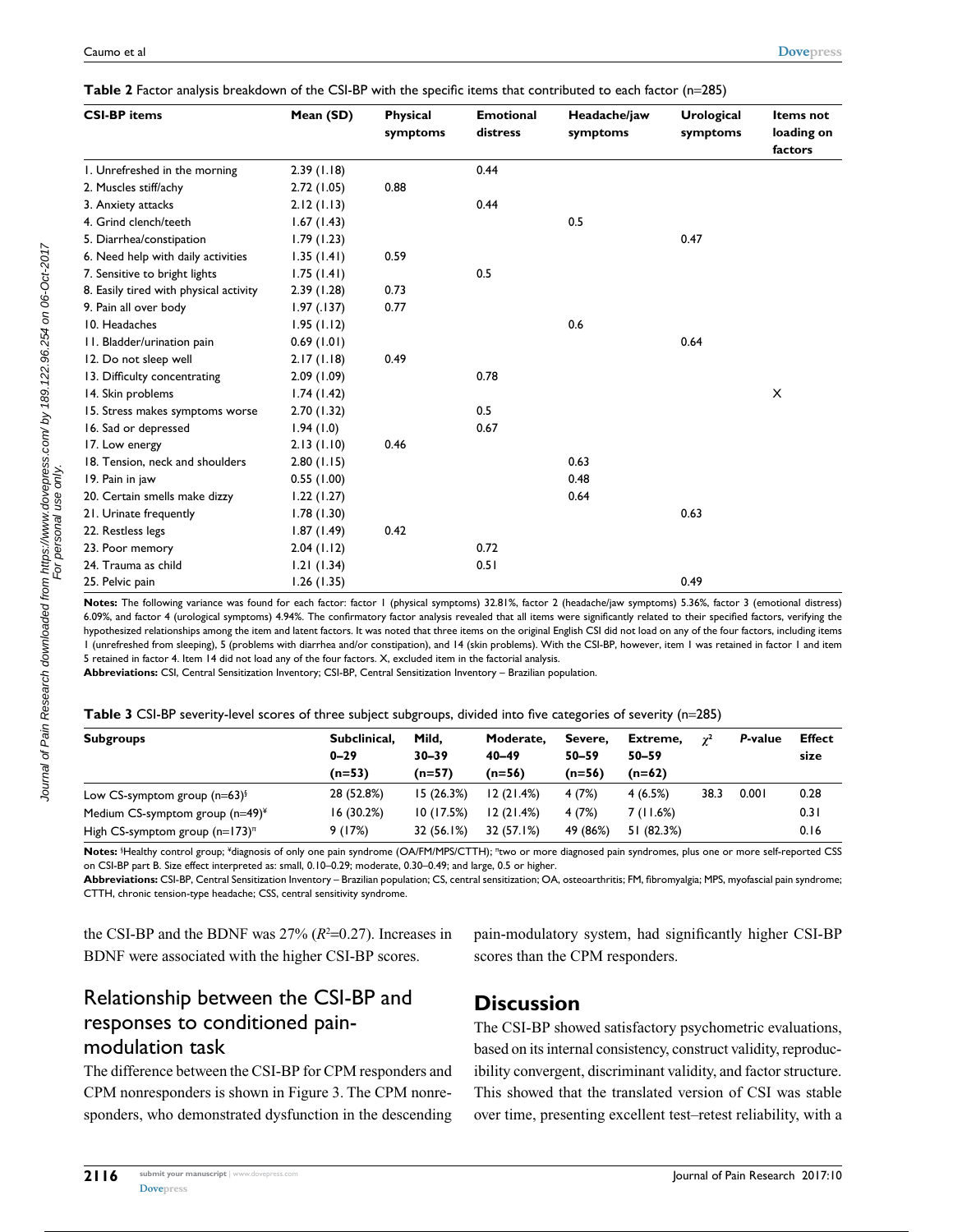**Table 4** Clinical and demographic characteristics among four subgroups (n=77)

| <b>Characteristics</b>                                   | Healthy controls <sup><math>\lceil</math></sup> (n=11) | $OA2$ (n=26)                 | $MPS3$ (n=18)                  | $FM4$ (n=22)                               | P       |
|----------------------------------------------------------|--------------------------------------------------------|------------------------------|--------------------------------|--------------------------------------------|---------|
| Age (years) $\epsilon$                                   | 40.09 (10.93) <sup>2,4</sup>                           | 67.5 $(8.08)^{2-4}$          | 48.66 $(10.14)^{2,4}$          | 53.72 (6.97) <sup>1,2</sup>                | 0.001   |
| Formal education (years) $\epsilon$                      | $18.36 (2.06)^{2-4}$                                   | $8.84(3.27)^{1,3}$           | $14.16 (6.0)^{1,2,4}$          | 9.46 $(4.19)^{1,3}$                        | 0.001   |
| Number of chronic diseases                               | NA                                                     | 14 (53.84%)                  | 8 (44.44%)                     | 15(68.18%)                                 | 0.21    |
| Analgesic drugs used, yes <sup>£</sup>                   | <b>NA</b>                                              | 10(38.46%)                   | 14 (77.77%)                    | 20 (90.9%)                                 | < 0.001 |
| Working, yes                                             | 0                                                      | 4(15.4%)                     | 3(16.7%)                       | 6(26.3%)                                   | 0.13    |
| History of psychiatric disease, yes                      | <b>NA</b>                                              | 7(26.9%)                     | 9(50%)                         | 12(54.5%)                                  | < 0.001 |
| BDNF (ng/mL) $\epsilon$                                  | 16.1 $(5.74)^{2-4}$                                    | $24.95(20.30)^{1,3}$         | 29.44 (19.76) <sup>1,4</sup>   | 53.13 $(27.94)^{1-3}$                      | < 0.001 |
| CPM responders (normal response)                         | 11(100%)                                               | 17 (64.5%)                   | 13 (72.2%)                     | 8(36.4%)                                   | 0.04    |
| Pain on VAS <sup>€</sup>                                 | $1.89(1.24)^{2-4}$                                     | 6.61 $(1.89)^+$              | $6.90(2.67)^{1}$               | 6.80 $(1.70)$ <sup>1</sup>                 | < 0.001 |
| Pain-pressure threshold <sup><math>\epsilon</math></sup> | NA                                                     | 3.88 $(1.57)^4$              | 4.46 $(3.64)^4$                | $2.10(1.28)^{2.3}$                         | < 0.001 |
| Beck Depression Inventory II <sup>€</sup>                | 3.28 $(2.09)^{2-4}$                                    | $11.61 (8.13)^{1,3,4}$       | $17.67$ (10.94) <sup>1,2</sup> | $17.00 (6.11)^{1.2}$                       | < 0.001 |
| Number of diagnoses, part B CSI-BP <sup>€</sup>          | $0.63$ $(0.92)^{2-4}$                                  | $1.34 (1.23)^{1,3,4}$        | $2.40$ (1.75) <sup>1,2</sup>   | $2.95$ (1.49) <sup>1,2</sup>               | < 0.001 |
| $CSI-BP^{\epsilon}$                                      | $31.18 (11.57)^{2-4}$                                  | 40.61 (10.38) <sup>1,4</sup> | 41.22 (10.38) <sup>1,4</sup>   | $57.54$ (12.38) <sup><math>-3</math></sup> | < 0.001 |

Notes: Data presented as n (%) or mean (SD). <sup>6</sup>Comparisons using ANOVA. Post hoc differences of 0.05 among groups indicated via superscript numbers. <sup>£</sup>Analgesic drugs used more than three times per week during the last 3 months. CPM responders who reported a decrease in pain in the second TPT test, and CPM nonresponders, who reported no decreases, or increases in pain, during the second TPT test (indicating CPM failure and evidence of CS).

**Abbreviations:** OA, osteoarthritis; MPS, myofascial pain syndrome; FM, fibromyalgia; NA, not applicable; BDNF, brain-derived neurotrophic factor; CPM, conditioned pain modulation; VAS, visual analogue scale; CSI-BP, Central Sensitization Inventory – Brazilian population; TPT, thermal pain threshold; CS, central sensitization.

| <b>Table 5</b> Hierarchical multiple conditional regression analysis to adjust CSI-BP score for potential confounders (n=77) |  |  |  |  |
|------------------------------------------------------------------------------------------------------------------------------|--|--|--|--|
|------------------------------------------------------------------------------------------------------------------------------|--|--|--|--|

|                                                 |          | SE    |          |         |       |
|-------------------------------------------------|----------|-------|----------|---------|-------|
| Years at school*                                | $-1.087$ | 0.395 | $-0.303$ | $-2.75$ | 0.007 |
| Beck Depression Inventory <sup>§</sup>          | .105     | 0.196 | 0.546    | 5.64    | 0.000 |
| Number of diagnoses, part B CSI-BP <sup>#</sup> | 3.548    | I.I55 | 0.301    | 3.07    | 0.003 |
| Visual analogue scale <sup>\$</sup>             | 1.519    | 0.696 | 0.228    | 2.18    | 0.032 |

**Notes:** \*Model 1, age, gender, and formal education; <sup>§</sup>model 2, model 1 depressive symptoms and use of psychotropic medications; <sup>#</sup>model 3, model 2 plus analgesics used at least three times/week in last 3 months and pain scores on the visual analogue scale and number of diagnoses of part B of CSI-BP; <sup>s</sup>model 4, model 3 plus type of chronic pain syndrome that could have been affected by all the variables studied in the previous hierarchical levels. **Abbreviations:** CSI-BP, Central Sensitization Inventory – Brazilian population; SE, standard error.



**Figure 3** Comparisons of the CSI-BP between nonresponders (NPS<sub>0-10</sub> HPT1 – HPT0 ≥0, n=28) and responders (NPS<sub>0–10</sub> HPT1 – HPT0 <0, n=49) (total (n=77). **Notes:** \*Differences between groups (responders and nonresponders to conditioned pain-modulation task) compared by *t*-test for independent samples. Error bars indicate standard deviation of the mean.

**Abbreviations:** CSI-BP, Central Sensitization Inventory – Brazilian population; HPT, heat pain threshold; NPS, numeric pain scale.

performance similar to that observed with the Dutch CSI.13 The moderate correlation coefficient of the CSI-BP with the BP-PCS<sup>22</sup> is a criterion usually considered satisfactory for establishing construct validity.<sup>33</sup> Also, this finding suggests that catastrophizing pain has an overlap with the CS phenomenon, which leads to behavioral and emotional changes for people experiencing chronic pain.34 This hypothesis is supported by a moderate positive correlation of catastrophizing with intracortical facilitation measured via transcranial magnetic stimulation in patients with chronic MPS.<sup>35</sup>

The CSI-BP showed criterion-group validity to differentiate between subgroups. A cutoff of 35 found good sensitivity (0.98) for correctly identifying patients and good specificity (0.87) for correctly identifying control subjects, which resulted in 80% of subjects being accurately identified. In addition to very good discrimination accuracy, this result is interesting, because a total score of 40 was previously determined to be the best cutoff for the English version of the CSI. The cutoff discrepancy between the English CSI and the CSI-BP is most probably explained by the different subject samples evaluated. Also, CSI-BP discriminatory properties were demonstrated to differentiate the mean among specific chronic pain conditions (FM, OA, CTTH, and MPS) and a healthy group. These results are underscored by a previous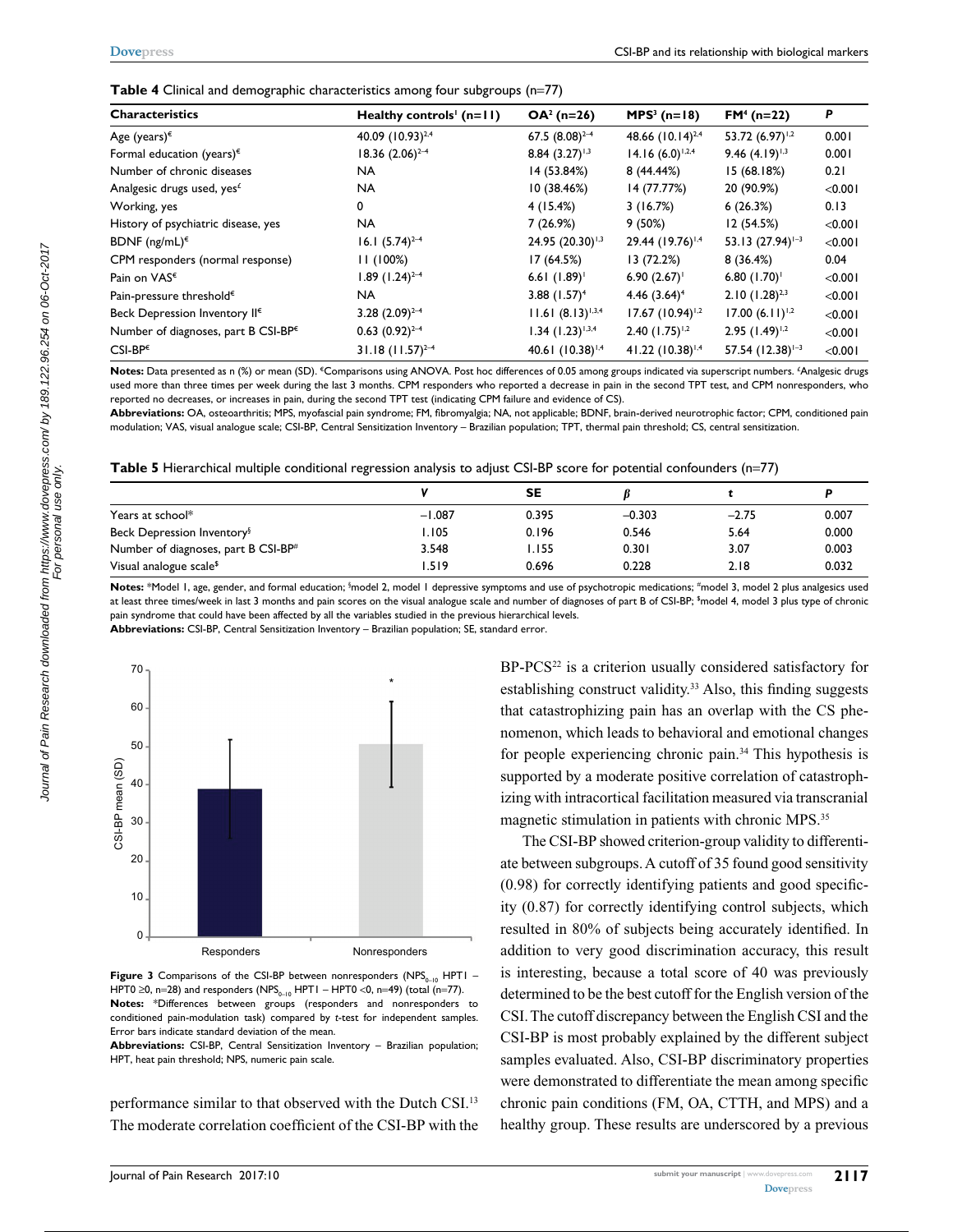study in chronic pain and specialized clinic pain.36 Selection bias was possible, and as such the external validity of these results to other samples of chronic pain patients from different settings is uncertain, such as patients under the care of a family physician. Although our data are consistent with findings observed in the original version and adapted and published into various European, Asian, and South American languages, $14-18$  future research could evaluate the utility of the instrument in heterogeneous-sample subjects in diverse clinical settings.

Validity was also assessed with two objective biological markers of CS. The results of the CPM task categorized subjects into two groups. Subjects who showed that inhibitory CPM was achieved were classified as CPM responders. Subjects who showed a failure of the descending modulatory system to modulate the nociceptive response (indicating CS) were categorized as CPM nonresponders. According to a spectrum of responders and nonresponders to the CPM task, the current findings suggest a relationship between the descending modulatory system and subjects with presumably different levels of CS-related symptomatology, from patients with FM to healthy control subjects. The CPM task evaluated self-reported pain levels, but CS is not only associated with pain. It can also affect cognitive and emotional functioning in general.37 This statement is supported by similar dysfunction in the descending pain-modulatory system reported in lesions in brain regions implicated in descending pain modulation (ie, traumatic brain injury and multiple sclerosis), including the medial prefrontal cortex and rostral anterior cingulate cortex.38 Additionally, this dysfunction has been demonstrated when alterations occurred in the integrity of brain regions involved in both pain control and cognitive and emotional functioning. Thereby, changes in this network could explain the relationship between the severity of the self-reported CS-related symptoms on the CSI-BP and the dysfunction of the corticospinal pain-modulatory system measured by the CPM task. As is known, the activity of interneurons in the descending inhibitory system is mediated by the synthesis of neurotransmitters (GABA and glycine), serotonin, and norepinephrine.<sup>39</sup> However, a lack of function in the descending pain-modulatory system as assessed by the CPM task suggests that the role of these neurobiological systems is weak, and a greater score on the CSI-BP in CPM nonresponders indicates higher dysfunction in the inhibitory descending network.

This is an interesting finding with potential applicability to help clinicians personalize the best therapeutic approach based on the level of CS-related symptomatology of each

patient. Particularly intriguing is how CPM serves as a marker with a large size effect to identify impairment of the descending pain-modulatory system in populations with long-term pain conditions. $40$  In another way, this finding assesses a consequent downward negative spiral of pain induced by chronic pain. While these results need to be confirmed in further studies before allowing for a definitive conclusion, according to recent research in our laboratory, we demonstrated that the loss of descending pain inhibition was associated with an increase in intracortical facilitation measured by transcranial magnetic stimulation, higher serum BDNF, and a greater level of disability related to pain.41 Therefore, the relationship between the variation in CSI-BP and CPM scores could represent the imbalance in the neuroplasticity mediators involved in the modulation of the excitatory/inhibitory CNS. Therefore, a higher score on the CSI may be useful in helping to identify patients prone to severe chronic pain or those with a greater propensity to respond to certain treatments, such as demonstrated by duloxetine in treating neuropathic pain and OA.42,43 Future studies should investigate if CSI scores can be a useful tool for evaluating new approaches for improving the function of the neurobiological systems involved in CS and CSS.

The CSI-BP in the present study was also correlated with serum BDNF. There is compelling evidence that BDNF is a ubiquitous pain mediator at many levels of the nervous system and that serum levels are an indirect assessment of the neuroplasticity changes associated with CS. Accordingly, it has also been demonstrated that vascular circulating BDNF represents 70%–80% of that produced in the CNS.<sup>44</sup> Although the transport of BDNF produced in the CNS occurs through the blood–brain barrier via saturable systems, it has been widely demonstrated using different approaches with effect in the CNS that variations in the serum levels of this neurotrophic factor reflect the impact of such interventions. Included among such interventions are antidepressant drugs, electroconvulsive therapy,<sup>45</sup> electroacupuncture,<sup>6</sup> transcranial magnetic stimulation,<sup>46</sup> and transcranial direct current stimulation.<sup>47</sup> Therefore, this set of evidence shows that changes in peripheral BDNF levels are associated with changes involving a neuroplasticity process. As such, the moderate positive correlation between BDNF and the CSI-BP suggests that chronic pain can induce reorganization of the circuits involved in pain processing, which can at least in part be measured by changes in CSI-BP scores. Nevertheless, we should exercise parsimony in the interpretation of these results, because we can only indirectly infer if changes in BDNF are related to the severity of CS symptoms assessed by the CSI-BP.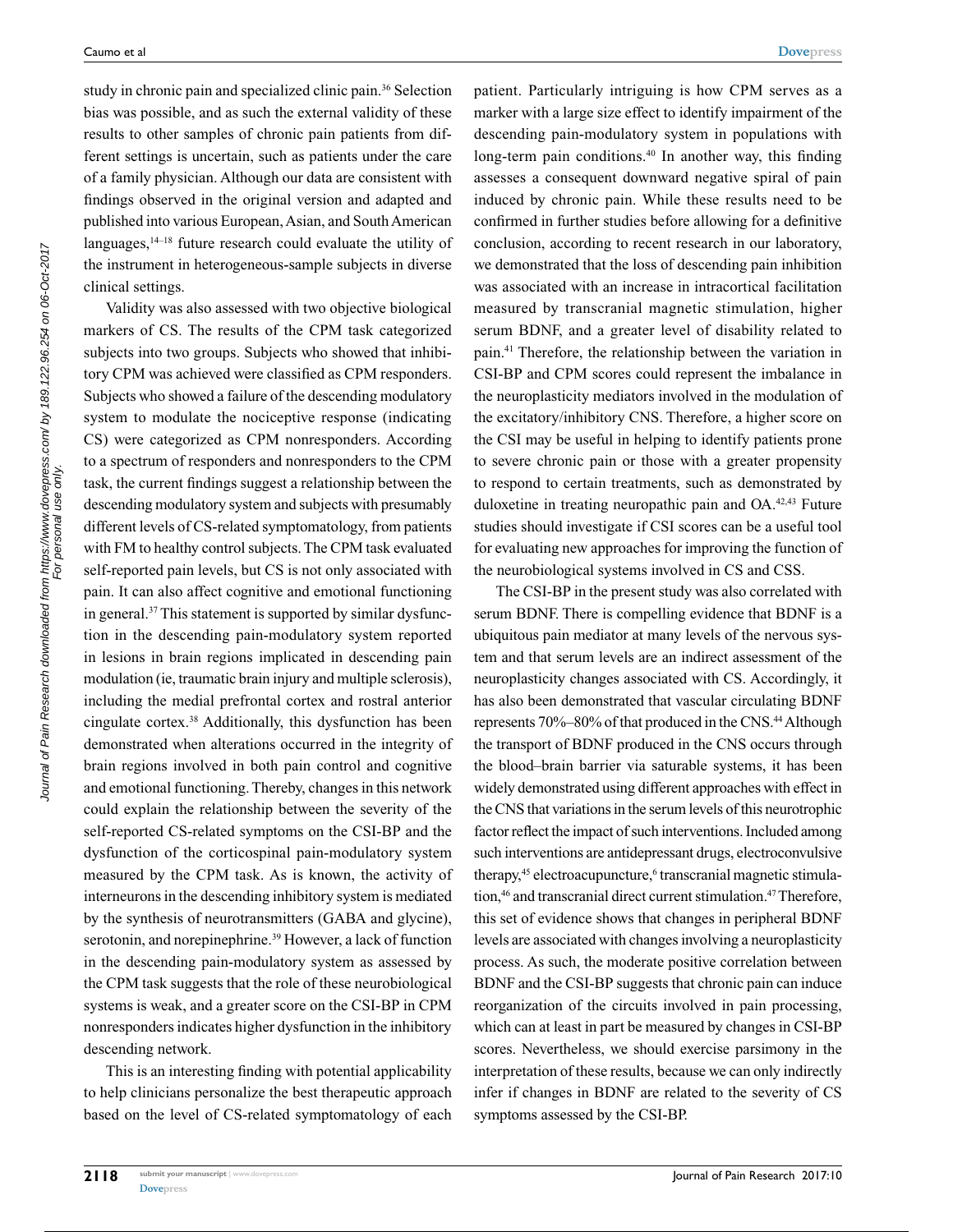The present study shows that the CSI-BP is related to markers that comprise the neuroplasticity processes involved in CS-related symptoms (ie, BDNF). However, several potential limitations in this study need to be addressed. First, considering there was a nonrandom selection of patients, we cannot exclude some selection bias, although we had recruited subjects in a pain clinic from the primary units and by newspaper publicity. However, it is noteworthy that our results are supported by psychophysical and biomarkers less prone to possible bias. Second, our study presents an imbalance in the number of male to female subjects, which may influence gender differences in attitudes and health behavior.<sup>48</sup> Also, we observed an imbalance in several characteristics between pain syndromes, which can affect CSI-BP score, biological BDNF secretion, and the function of the descending pain-modulatory system.<sup>32</sup> Third, in a clinical study it is not possible to directly assess and isolate the effect of each of these potential confounding factors in BDNF secretion or in the descending painmodulatory system by CSI measures. Therefore, to generate a CSI-BP adjusted by the imbalance between the covariates, we constructed an adjusted index using a hierarchical regression model based on propensity-score calibration.<sup>49</sup> The CSI-BP controlled for the potential concealed influence of these set of factors, allowing us to evaluate the relationship between CSI-BP score as the dependent variable and the BDNF and in the descending pain-modulatory system function on a standard scale.<sup>46,50</sup> Fourth, years of schooling showed a negative correlation with CSI-BP score. It is plausible that low literacy is associated with a variety of adverse health conditions and presents a barrier to effective care. The positive correlation between depressive symptoms and the CSI-BP may concern the cognitive, psychological, and behavioral changes observed in patients with chronic pain,<sup>51</sup> since the depression itself is related to worse health status. Finally, the recommended CSI symptom-severity levels can provide a guideline for interpreting CSI scores in research trials and clinical decision making.13

This study provides evidence for the consistent psychometric properties of the CSI-BP. The CSI-BP showed good discriminative properties and associations with biological markers of CS, including serum BDNF and dysfunction of the descending pain-modulatory system. Therefore, these results suggest that the CSI-BP represents a valuable tool for use in scientific studies and in the clinical setting involving patients with chronic pain.

# **Acknowledgments**

This research was supported by grants and material support from the following Brazilian agencies: Committee for the

Development of Higher Education Personnel (CAPES - PNPD/CAPES) (grants to LCA) and material support; National Council for Scientific and Technological Development (CNPq) (grants to ILST and WC); Postgraduate Program in Medical Sciences at the School of Medicine of the Federal University of Rio Grande do Sul (material support); Postgraduate Research Group at the Hospital de Clínicas de Porto Alegre (FIPE-HCPA) (material support); and the Brazilian Innovation Agency (FINEP) (process number 1245/13; WC).

#### **Author contributions**

All authors made a significant contribution to study concept and design, acquisition of data, or analysis and interpretation of data, drafting or revising the manuscript for important intellectual content, and approval of the final version to be published.

### **Disclosure**

The authors report no conflicts of interest in this work.

#### **References**

- 1. Fayaz A, Croft P, Langford RM, Donaldson LJ, Jones GT. Prevalence of chronic pain in the UK: a systematic review and meta-analysis of population studies. *BMJ Open*. 2016;6(6):e010364.
- 2. Miranda VS, Decarvalho VB, Machado LA, Dias JM. Prevalence of chronic musculoskeletal disorders in elderly Brazilians: a systematic review of the literature. *BMC Musculoskelet Disord*. 2012;13:82.
- 3. Schur EA, Afari N, Furberg H, et al. Feeling bad in more ways than one: comorbidity patterns of medically unexplained and psychiatric conditions. *J Gen Intern Med*. 2007;22(6):818–821.
- 4. Deitos A, Dussán-Sarria J, Souza A, et al. Clinical value of serum neuroplasticity mediators in identifying the central sensitivity syndrome in patients with chronic pain with and without structural pathology. *Clin J Pain*. 2015;31(11):959–967.
- 5. Yunus MB. Central sensitivity syndromes: a unified concept for fibromyalgia and other similar maladies. *J Indian Rheum Assoc*. 2000;8(1):27–33.
- 6. Ji RR, Kohno T, Moore KA, Woolf CJ. Central sensitization and LTP: Do pain and memory share similar mechanisms? *Trends Neurosci*. 2003;26(12):696–705.
- 7. Woolf CJ, Salter MW. Neuronal plasticity: increasing the gain in pain. *Science*. 2000;288(5472):1765–1769.
- 8. Latremoliere A, Woolf CJ. Central sensitization: a generator of pain hypersensitivity by central neural plasticity. *J Pain*. 2009;10(9):895–926.
- 9. Trang T, Beggs S, Salter MW. Brain-derived neurotrophic factor from microglia: a molecular substrate for neuropathic pain. *Neuron Glia Biol*. 2011;7(1):99–108.
- 10. Nijs J, Torres-Cueco R, van Wilgen CP, et al. Applying modern pain neuroscience in clinical practice: criteria for the classification of central sensitization pain. *Pain Physician*. 2014;17(5):447–457.
- 11. Nijs J, Apeldoorn A, Hallegraeff H, et al. Low back pain: guidelines for the clinical classification of predominant neuropathic, nociceptive, or central sensitization pain. *Pain Physician*. 2015;18(3): E333–E346.
- 12. Neblett R, Hartzell MM, Mayer TG, Cohen H, Gatchel RJ. Establishing clinically relevant severity levels for the central sensitization inventory. *Pain Pract*. 2017;17(2):166–175.

For personal use only.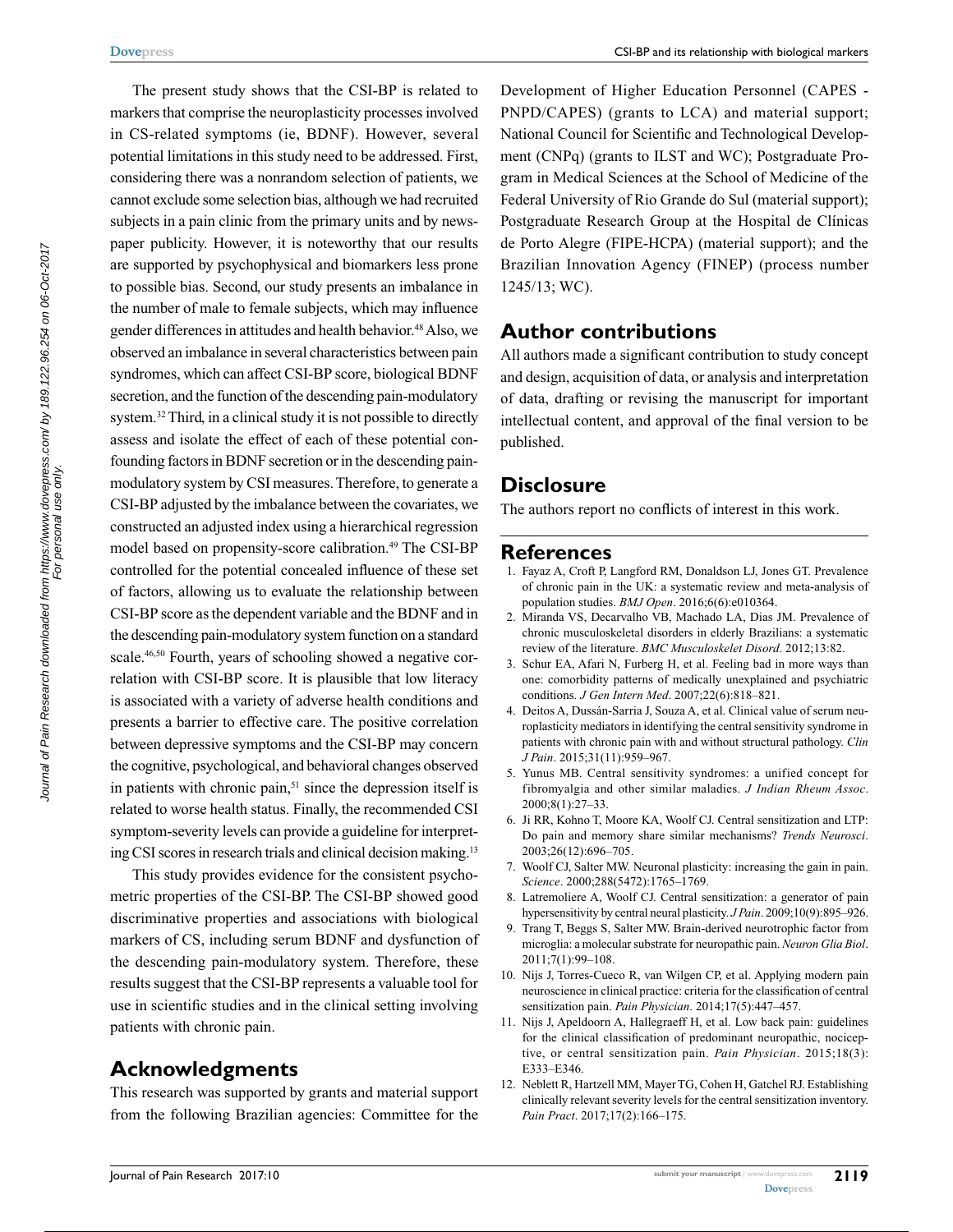- 13. Kregel J, Vuijk PJ, Descheemaeker F, et al. The Dutch central sensitization inventory (CSI): factor analysis, discriminative power, and test-retest reliability. *Clin J Pain*. 2015;32(7):624–630.
- 14. Bid D, Neela S, Rathod PV, Ramalingam T. Content validity and testretest reliability of the Gujarati version of the central sensitization inventory. *Natl J Integr Res Med*. 2016;7(5):18–24.
- 15. Cuesta-Vargas AI, Roldan-Jimenez C, Neblett R, Gatchel RJ. Crosscultural adaptation and validity of the Spanish central sensitization inventory. *SpringerPlus*. 2016;5(1):1837.
- 16. Knezevic A, Neblett R, Jeremic-Knezevic M, Tomasevic-Todorovic S, Boskovic K, Cuesta-Vargas AI. Cross cultural adaptation and psychometric validation of the Serbian version of the Central Sensitization Inventory (CSI). *Pain Pract*. Epub August 4, 2017.
- 17. Kregel J, Vuijk PJ, Descheemaeker F, et al. The Dutch central sensitization inventory (CSI): factor analysis, discriminative power, and test-retest reliability. *Clin J Pain*. 2016;32(7):624–630.
- 18. Pitance L, Piraux E, Lannoy B, et al. Cross cultural adaptation, reliability and validity of the French version of the central sensitization inventory. *Man Ther*. 2016;25:e83–e84.
- 19. Jinks C, Jordan K, Croft P. Measuring the population impact of knee pain and disability with the Western Ontario and McMaster universities osteoarthritis index (WOMAC). *Pain*. 2002;100(1–2):55–64.
- 20. Olesen J. The International Classification of Headache Disorders: 2nd edition (ICHD-ll). *Rev Neurol (Paris)*. 2005;161(6–7):689–691.
- 21. Wolfe F, Häuser W. Fibromyalgia diagnosis and diagnostic criteria. *Ann Med*. 2011;43(7):495–502.
- 22. Sehn F, Chachamovich E, Vidor LP, et al. Cross-cultural adaptation and validation of the Brazilian Portuguese version of the pain catastrophizing scale. *Pain Med*. 2012;13(11):1425–1435.
- 23. Sullivan MJ, Bishop SR, Pivik J. The pain catastrophizing scale: development and validation. *Psychol Assess*. 1995;7(4):524–532.
- 24. Gomes-Oliveira MH, Gorenstein C, Neto FL, Andrade LH, Wang YP. Validation of the Brazilian Portuguese version of the Beck Depression Inventory-II in a community sample. *Rev Bras Psiquiatr*. 2012;34(4):389–394.
- 25. Tousignant-Laflamme Y, Pagé S, Goffaux P, Marchand S. An experimental model to measure excitatory and inhibitory pain mechanisms in humans. *Brain Res*. 2008;1230:73–79.
- 26. von Baeyer CL, Piira T, Chambers CT, Trapanotto M, Zeltzer LK. Guidelines for the cold pressor task as an experimental pain stimulus for use with children. *J Pain*. 2005;6(4):218–227.
- 27. Willer JC, De Broucker T, Le Bars D. Encoding of nociceptive thermal stimuli by diffuse noxious inhibitory controls in humans. *J Neurophysiol*. 1989;62(5):1028–1038.
- 28. Schestatsky P, Stefani LC, Sanches PR, et al. Validation of a Brazilian quantitative sensory testing (QST) device for the diagnosis of small fiber neuropathies. *Arq Neuropsiquiatr*. 2011;69(6):943–948.
- 29. Shrout PE, Fleiss JL. Intraclass correlations: uses in assessing rater reliability. *Psychol Bull*. 1979;86(2):420–428.
- 30. Fayers PM, Machin D. *Quality of Life: Assessment, Analysis and Interpretation*. Chichester, UK: John Wiley & Sons; 2000.
- 31. Botelho L, Morales-Quezada L, Rozisky J, et al. A framework for understanding the relationship between descending pain modulation, motor corticospinal, and neuroplasticity regulation systems in chronic myofascial pain. *Front Hum Neurosci*. 2016;10:308.
- 32. Rouquette A, Falissard B. Sample size requirements for the internal validation of psychiatric scales. *Int J Methods Psychiatr Res*. 2011;20(4):235–249.
- 33. Peterson RA. A meta-analysis of Cronbach's coefficient α. *J Consum Res*. 1994;21(2):381–391.
- 34. Trivedi MH. The link between depression and physical symptoms. *Prim Care Companion J Clin Psychiatry*. 2004;6 Suppl 1:12–16.
- 35. Lumly MA, Cohen JL, Borszcz GS, et al. Pain and emotion: a biopsychosocial review of recent research. *J Clin Psychol*. 2011;67(9): 942–968.
- 36. Mayer TG, Neblett R, Cohen H, et al. The development and psychometric validation of the central sensitization inventory. *Pain Pract*. 2012;12(4):276–285.
- 37. Bushnell MC, Ceko M, Low LA. Cognitive and emotional control of pain and its disruption in chronic pain. *Nat Rev Neurosci*. 2013;14(7):502–511.
- 38. Pessoa L. On the relationship between emotion and cognition. *Nat Rev Neurosci*. 2008;9(2):148–158.
- 39. Lewis GN, Heales L, Rice DA, Rome K, McNair PJ. Reliability of the conditioned pain modulation paradigm to assess endogenous inhibitory pain pathways. *Pain Res Manag*. 2012;17(2):98–102.
- 40. Caumo W, Deitos A, Carvalho S, et al. Motor cortex excitability and BDNF levels in chronic musculoskeletal pain according to structural pathology. *Front Hum Neurosci*. 2016;10:357.
- 41. Yarnitsky D, Granot M, Nahman-Averbuch H, Khamaisi M, Granovsky Y. Conditioned pain modulation predicts duloxetine efficacy in painful diabetic neuropathy. *Pain*. 2012;153(6):1193–1198.
- 42. Wang ZY, Shi SY, Li SJ, et al. Efficacy and safety of duloxetine on osteoarthritis knee pain: a meta-analysis of randomized controlled trials. *Pain Med*. 2015;16(7):1373–1385.
- 43. Rasmussen P, Brassard P, Adser H, et al. Evidence for a release of brain-derived neurotrophic factor from the brain during exercise. *Exp Physiol*. 2009;94(10):1062–1069.
- 44. Brunoni AR, Lopes M, Fregni F. A systematic review and meta-analysis of clinical studies on major depression and BDNF levels: implications for the role of neuroplasticity in depression. *Int J Neuropsychopharmacol*. 2008;11(8):1169–1180.
- 45. Brunoni AR, Baeken C, Machado-Vieira R, Gattaz WF, Vanderhasselt MA. BDNF blood levels after electroconvulsive therapy in patients with mood disorders: a systematic review and meta-analysis. *World J Biol Psychiatry*. 2014;15(5):411–418.
- 46. Dall'Agnol L, Medeiros LF, Torres IL, et al. Repetitive transcranial magnetic stimulation increases the corticospinal inhibition and the brain-derived neurotrophic factor in chronic myofascial pain syndrome: an explanatory double-blinded, randomized, sham-controlled trial. *J Pain*. 2014;15(8):845–855.
- 47. Brietzke A, Rozisky J, Dussan-Sarria J, et al. Neuroplastic effects of transcranial direct current stimulation on painful symptoms reduction in chronic hepatitis C: a phase II randomized, double blind, sham controlled trial. *Front Neurosci*. 2016;9:498.
- 48. Ray-Mazumder S. Role of gender, insurance status and culture in attitudes and health behavior in a US Chinese student population. *Ethn Health*. 2001;6(3–4):197–209.
- 49. Glynn RJ, Schneeweiss S, Stürmer T. Indications for propensity scores and review of their use in pharmacoepidemiology. *Basic Clin Pharmacol Toxicol*. 2006;98(3):253–259.
- 50. Stefani LC, Torres IL, de Souza IC, Rozisky JR, Fregni F, Caumo W. BDNF as an effect modifier for gender effects on pain thresholds in healthy subjects. *Neurosci Lett*. 2012;514(1):62–66.
- 51. Meeus M, Nijs J. Central sensitization: a biopsychosocial explanation for chronic widespread pain in patients with fibromyalgia and chronic fatigue syndrome. *Clin Rheumatol*. 2007;26(4):465–473.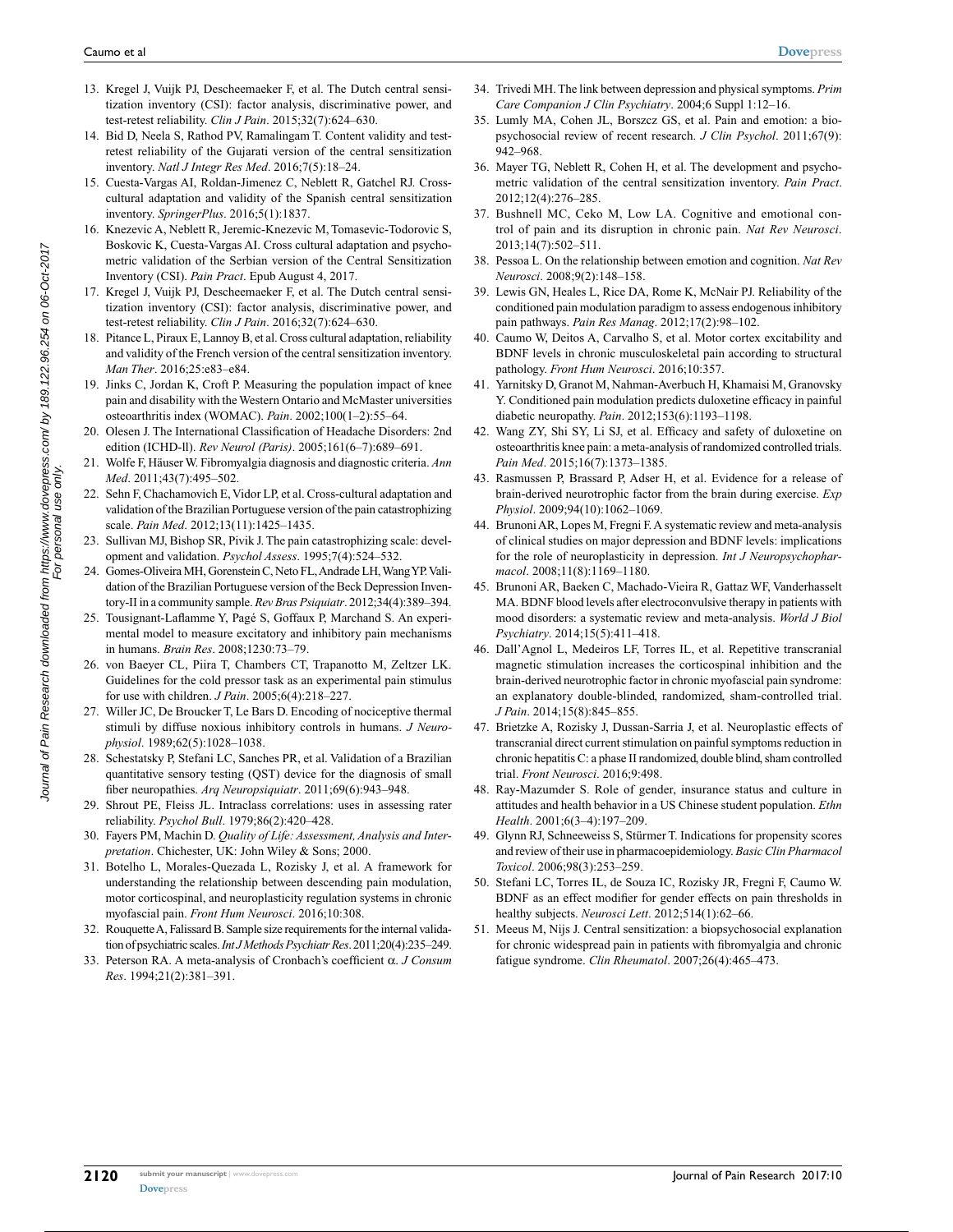# **Supplementary material** Phase I: translation, synthesis, and backtranslation

#### **Translation**

The original English version of the Central Sensitization Inventory (CSI) was translated into Brazilian Portuguese. Cross-cultural adaptation was carried out by previously published guidelines.1–3 Four native Brazilian Portuguese speakers carried out independent translations of the paincatastrophizing scale from English to Brazilian Portuguese: a professional translator, a psychologist, a physician with pain specialization, and a linguist. Forward-translations were compared with one another and with the original English version. After discussing any discrepancies, the four versions were combined into one Brazilian Portuguese version.

Several items were difficult to translate between English and Brazilian Portuguese. For item 3 (anxiety attacks), we decided to use the term "crises". For item 11, "discomfort in the bladder" was modified to "discomfort and burning sensation". For item 25, "trauma" was amended to "suffering", because "trauma" in Brazilian Portuguese is more associated with physical lesions.

#### Back-translation

Two native English speakers translated the original CSI to Brazilian Portuguese and also carried out a back-translation into English. Brazilian Portuguese was their second language. According to the definition of Deyo,<sup>4</sup> both back-translators were considered bilingual, but they were not familiar with the subject matter of the questionnaire. Any gross inconsistencies or conceptual errors in the content of the translated versions in preparation for the expert committee meeting were corrected by a third bilingual person.

#### Delphi method to assess semantics and conceptual content of each item

A team of experts assessed each translated CSI item to ensure content validity. The expert committee consisted of one methodologist, one clinical research scientist, and all of the translators and back-translators. This expert panel was responsible for ensuring semantic and idiomatic equivalence and experiential and conceptual equivalence (ie, to address any peculiarities unique to the cultures examined) between the Brazilian Portuguese and English versions of the questionnaire. The committee members and the panel director corresponded by electronic communication. The panel director processed CSI adapted for

a Brazilian population (CSI-BP) item information from the committee members and filtered out the relevant content until everyone came to a consensus on the content of each item on the CSI. If a consensus could not be reached on specific items, rounds coordinated by two clinical research scientists with experience in validating instruments were made until they came to a final consensus.<sup>5</sup> All changes on the CSI-BP items were based on the consensus of members involved in the translation process. Their goal was to assure that each CSI item on the English and Brazilian versions referred to the same underlying concepts and had the same meanings, to produce the best idiomatic and conceptual (rather than merely literal) equivalence. The forward-translations were compared with one another and with the original English version. The forward-translations were compared with the original English version. As a result of this process, a pilot version of the CSI-BP was completed.

#### Phase II: pretesting of CSI-BP Assessment of CSI-BP in the pilot version

Thirty medical school employees – half men, half women – who work with chronic pain patients volunteered to evaluate the meaning of the translated questions and the layout of the "prefinal" version of the CSI-BP. In addition, they were interviewed to explore how they understood each of the 25 items. They had an average age of 30.67 (8.89 SD) years and an average of 19.56 formal years of schooling. Each employee's self-reported comprehension of the items was assessed with a 10 cm visual analogue scale (VAS; from 0 representing unclear to 10 representing entirely clear). The global mean  $\pm$  SD of comprehension of the 25 questions of CSI was 9.42±1.23.

In addition to the medical school employees, 20 females with fibromyalgia volunteered to evaluate the meaning of the translated CSI-BP questions using the same VAS and interview process as the medical school employees. Their mean  $\pm$  SD for number of years of formal schooling was 10.41±4.35, and their mean age was 50.77±9.88 years. The global mean  $\pm$  SD of comprehension of the 25 questions of CSI-BP reported on the VAS was 8.01±1.21.

All feedback from these subjects was evaluated by the translation workgroup (to assess face validity). Based on subject feedback, two questions were slightly modified to achieve the final Brazilian Portuguese version of the CSI-BP. The final version of the CSI-BP is presented at http:// dorneuromodulacao.com.br.